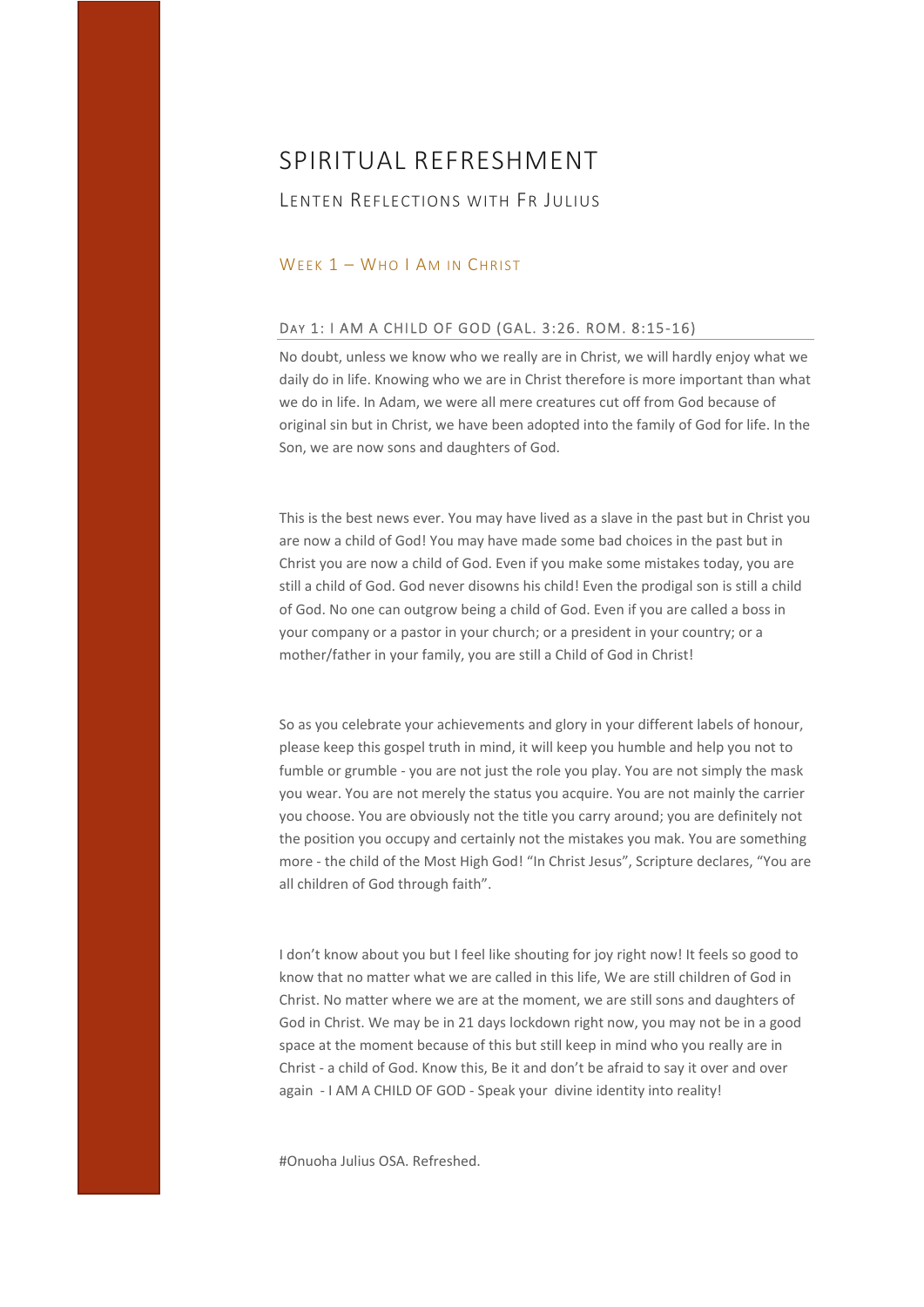## LENTEN REFLECTIONS WITH FR JULIUS

### WEEK 1 - WHO I AM IN CHRIST

#### DAY 2: I AM A FRIEND OF GOD (JOHN 15:13-15. 2COR. 5:17-18 GNB)

If you cannot see God as your friend, you would hardly enjoy God as a father. And if you see yourself as an enemy of God, you seriously need the light of faith. There was a time when by nature we were Enemies of God. But that was then, that was in the past, that was in Adam; In Christ we are now friends of God. "I no longer call you servants", scripture declares, "I call you Friends".

Wow! He calls us friends. Do you know hear that? I feel like singing a love song to God right now! He said I am no longer a slave to my past, I am no longer a slave to my humanity, I am now friends with Divinity. In God's friend list, my name is there! What a profitable friendship. In this life you may have so many enemies, but God is definitely not one of them! God is not your enemy; God is not against you! God is for you! God is your best friend! He is not monitoring you; He is mentoring you. He is a friend you can go to; He is a friend you can talk to! He does not condemn you! He will not reject you! He cannot ignore you; He can only love you!

Divine friendship is the best. Your human friends may not always be with you but your divine friend is always in you. Your human friends may defriend you but God will never defriend you. You are God's friend for life. Take note; you are not God's friend because you are perfect but because you are imperfect. In case you are wondering what qualifies you to be God's friend, it is your imperfection. Christ was not called friends of perfect people but friends of tax collectors and sinners!

With God as your friend, you are never alone in life. In your friendship with God, His presence is a constant. It is not restricted by space and time. It does not fluctuate like Eskom. God's presence in your life has no load‐shedding. As your friend, God is always present, not just WITH you, but IN you! So today, when you feel lonely, hurt, broken and abandoned by anyone, remember you have a friend within. Your friends may not be able to be with you at home because of the lockdown, but God is always in you. You may not have a human friend around you right now but you have your divine friend inside you ‐ God. Talk to him, play with him, laugh with him, stay with him and be proud of your friendship with him. Say with a smile ‐ I AM A FRIEND OF GOD ‐ Speak of your divine friendship even in hardship.

#augusjulana. Refreshed!!!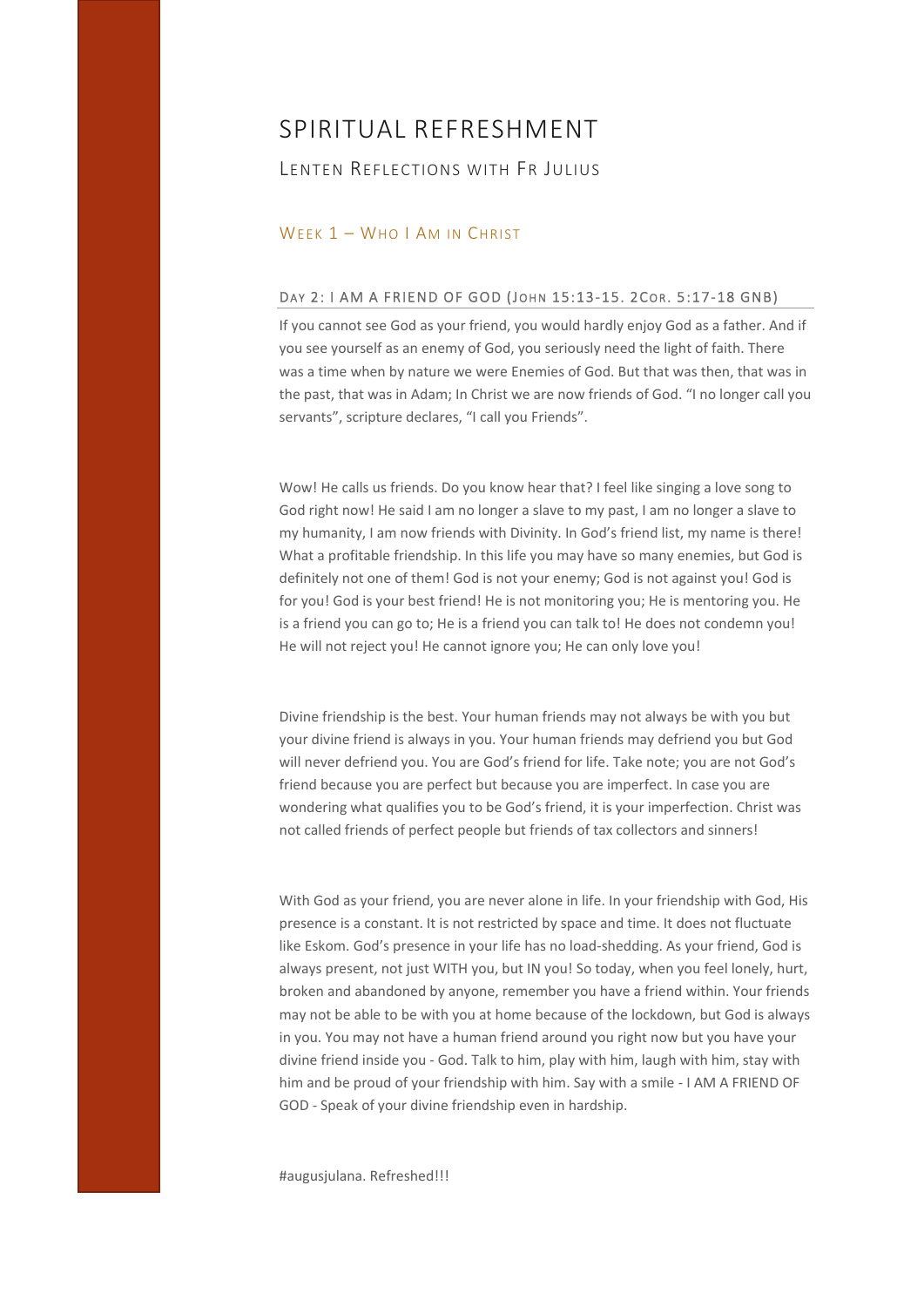## LENTEN REFLECTIONS WITH FR JULIUS

#### WEEK 1 - WHO I AM IN CHRIST

### DAY 3: I AM COMPLETE (COL. 3:16. PHIL. 3:11-13)

We are in a world where so many people are not happy because they believe something is missing in their lives. The funny part of it is that they feel that something is missing in their life just because they don't have all they want in life. No doubt, The old life we had in the past was a life full of many missing items‐ joy was missing, peace was missing and victory was missing but that was then, that was in Adam! Now the new life we have in Christ is a complete package! "You are complete" scripture declares, "In Christ".

Take note, you are complete not in yourself, not in the flesh but in Christ. This simply means that in Christ you don't need to become anything you are not. You do not need to become a celebrity to enjoy divinity. You do not need to become a billionaire to experience peace. You do not need anything else to become complete in Christ. You are complete already. Your life is complete. Your peace is complete. You joy is complete. Your salvation is complete. All that you have at the moment is all that you need at the moment. you don't need what you don't have. You may want it but you don't need it if you don't have it right now. You don't need who you are not, you may want to become someone else but you don't need to become that person in order to experience the complete love of God in Christ.

I don't know if this makes any sense to you but for me it really does! In Christ, there is no pressure to become something or someone I am not right now. I am not expected to become, but to just be - to just be me! to just be happy with who I am and with what I have at the moment, to just enjoy me in full. In Christ my being is complete, my life is complete, my peace is complete and my joy is complete. There is no missing item in Christ. So, my dear, do not allow who you are not, to make you not to enjoy who you are right now in Christ. Do not allow what you don't have at the moment, to make you not to enjoy what you have in Christ! You are complete enough in Christ right now to be happy right now.

In Christ You are not lacking in anything you need! You are sufficient, you are adequate, you are full, you are ok. You are complete. Nothing is missing. The only thing missing is what you don't need in life; everything you need in Christ you have in life; if you don't have it in life you don't need it in Christ! So even if you don't have everything you want in life right now, remember you have everything you need in Christ! Even if you don't have free movement right now because of the lockdown, remember you have free life in Christ, you have a complete life in Christ. Believe it and say it aloud every time doubt comes ‐ I AM COMPLETE IN CHRIST ‐ use this truth to doubt your doubts!

#Onuoha Julius OSA. Refreshed!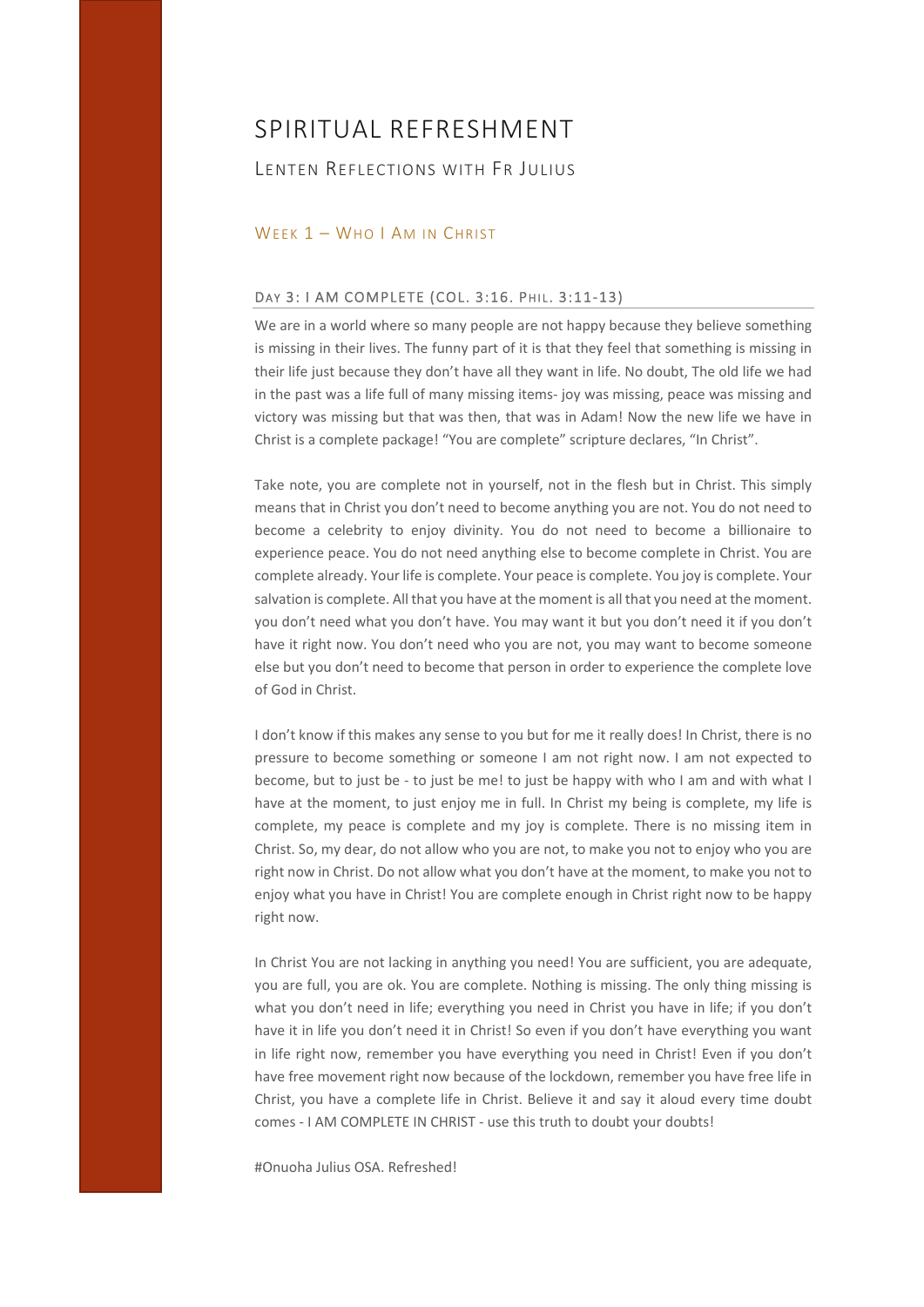## LENTEN REFLECTIONS WITH FR JULIUS

### WEEK 1 - WHO I AM IN CHRIST

#### DAY 4: I AM A NEW PERSON (2COR. 5:17. MATT. 9:16-17)

There is a big difference between a 'new thing' and a 'new being'. New things add something fresh to creatures but becoming a new being refreshes everything about our nature. For instance, getting new clothes adds a fresh look to our appearance, making a new hairstyle adds fresh beauty to our face but becoming a new person does not just add something fresh to our body, it refreshes everything about our life. In Adam, we were full of mess but in Christ we have been refreshed, reborn and renewed. "Anyone who is in Christ", scripture declares, "Has become a new person; the old life is gone, a new life has begun".

This is not all about what you feel in the flesh, it is more about what is gone in the spirit the old you. Take note of the fact that what is gone is not your old clothes, it is not your old car, it is not your old home but your old life; that life that was full of mess; that life that was full of fears, worries and guilts ‐ is gone. We have begun a new life in Christ. We are no longer what we used to be in Adam. We are no longer our old self! We are now new creatures with new nature.

My dear I thank God for this good news! I don't know about you, but I was really tired of my old life in Adam, It was indeed full of nonsense. I don't envy my 'old me' at all. I am surprised that so many people are still in love with their old life of fears and guilt, no wonder they are not experiencing the fullness of life that is available in Christ. By the way, Scripture did not say that the new life WILL begin, it says it HAS begun - a new life of grace, hope and smiles has begun for you and I in Christ. You may not have had a wonderful yesterday but you have a new day; you woke up this morning as a new person, so even as you stay at home, embrace your new being, be your new self, live your new life, enjoy your new identity and say with a new confidence over and over again ‐ I AM A NEW PERSON IN CHRIST ‐ speak your new being into being!

#Onuoha Julius OSA #augusjulana!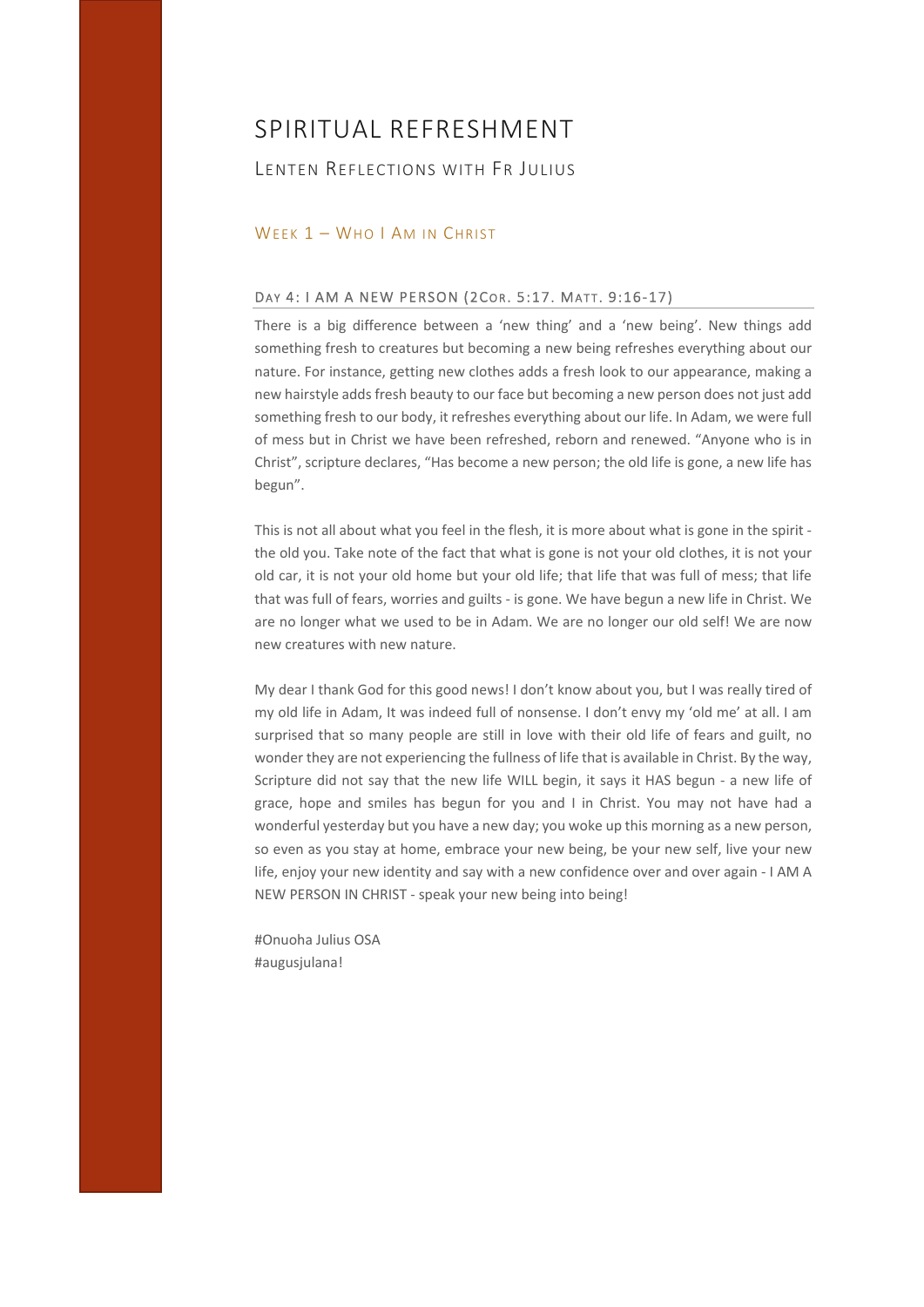## LENTEN REFLECTIONS WITH FR JULIUS

### WEEK 1 - WHO I AM IN CHRIST

#### DAY 5: I AM HOLY (1PETER 2:9-10. 1 COR. 1:30-31)

I know so many of us will struggle to believe this, especially those who are convinced that they are hopeless sinners. For such people if we say "We are holy" we are proud but if we say "We are sinners" we are humble! No doubt, In Adam, we were sinners not just by our actions but by nature, but that was in the past, now that we partake in divine nature, we are no longer hopeless sinners. Listen to this, "God has brought you into union with Christ Jesus, and God has made Christ to be our wisdom. By him we are put right with God; we become God's holy people and are set free".

Take note of the phrase 'We become". What comes after that is very crucial. We were sinners in Adam but in Christ we became, not God's sinners but God's holy people. To say "We are sinners" therefore is to confess what we were in Adam but to say "We are holy" is to confess what we have become in Christ. The truth is, in Christ we are no longer sinners by nature, we are now partakers in the holy nature of God; "We are a chosen people, a royal priesthood, a holy nation, God's special possession..."

You may think it is pride for you to say you are holy but just so you know, God says You are and if he says you are, why do you insist on calling yourself a hopeless sinner. That sounds like disobedience to me than humility. This is not all about how you feel, it is more about what God says. God says you are holy, not in yourself, not in your flesh, but in Christ. You better believe it ‐ you are not a hopeless sinner, you are holy. This does not mean that you are perfect, no, no one is perfect, it simply means that in Christ, you are in right standing with God, you have the holiness of God. If you understand this, you will be smiling right now.

One thing is clear, this is a holy day; you did not wake up this morning as a hopeless sinner. You are not a sinner today just because you sinned yesterday, you are holy today because you are in Christ. So no matter how you feel about your life in the past, believe what God says you are, Be who God says you are and say what God says you are... say it with joy - IN CHRIST I AM HOLY - Say what you are, not what you were.

#Onuoha Julius OSA Refreshed!